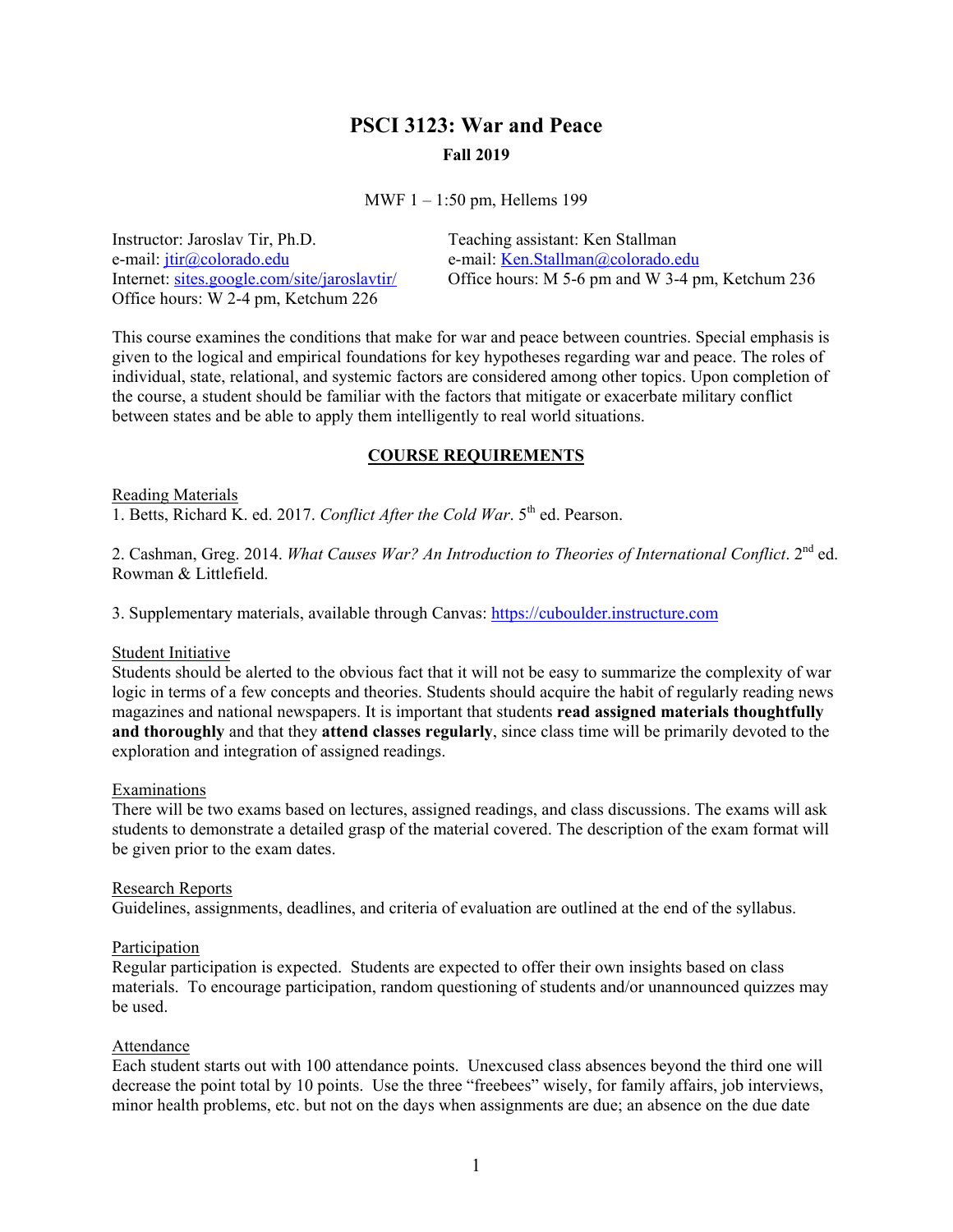does not mean that you can make the assignment up. Absences will be excused only in cases of serious health or family emergencies. Appropriate documentation will be required and must be turned in within one week of the original absence. Note that excessive excused or unexcused absences will also hurt your participation grade, because one cannot participate in class discussions if one is not present in class.

# **COURSE RULES**

| <b>Grading Policy</b>              |        |
|------------------------------------|--------|
| Midterm Exam                       | 30%    |
| Final Exam                         | 30%    |
| Research Reports $(2 \times 15\%)$ | 30%    |
| Attendance                         | $10\%$ |

Class Policies

1. Students are expected to turn in the assignments at the beginning of class and take the exams on the date specified. Failure to show up for the exam on time or meet an assignment deadline does not entitle the students to make up the work at a later time.

2. Exceptions to the class requirements and rules are granted at the instructor's discretion, only under circumstances of extreme personal emergency or serious illness. In all instances, appropriate evidentiary documentation will be requested and must be submitted within one week of the original absence.

3. All academic work must meet the University's standards for academic honesty. Each student is responsible to inform themselves of these standards before conducting any academic work. My academic dishonesty policy is very simple: you will receive a failing grade for the class if you are found cheating on examinations, plagiarizing the work of others, attempting to turn in assignments used in previous classes, or sign the attendance sheet for another student, along with all other possible infractions noted in the University's policy on academic dishonesty. Moreover, disciplinary proceedings to dismiss you from the University may be initiated. I **will not** tolerate academic dishonesty and you **will** face the harshest punishment possible if you attempt it.

4. Students may request the TA to re-read exam answers or assignments that they feel have been unfairly evaluated. Requests for re-evaluation must be submitted in **typewritten form**, along with the assignment, within one week after it has been returned to the class or the final grade posted, whichever is earlier. The written statement must explain specifically why the student thinks that the grade should be reconsidered and what grade the assignment deserves. Re-evaluation will be conducted *de novo*.

5. Accommodations based on disability and/or religious beliefs will be made whenever possible. But, it is the student's responsibility to let the TA know about **needing such accommodations within the first two weeks of class**. Accommodation requests after this time period may not be granted.

6. Please see the Canvas page for the university-mandated statements on accommodations and related issues.

7. The syllabus is a general plan for the course; deviations may be necessary and will be announced.

8. All the lecture materials are considered to be the intellectual property of the instructor and are only to be used by the students enrolled in the class for their own education. Any distribution of the said materials and/or use for commercial purposes **is expressly prohibited**.

9. Additional short readings (e.g. articles, news stories) may be assigned as the semester progresses.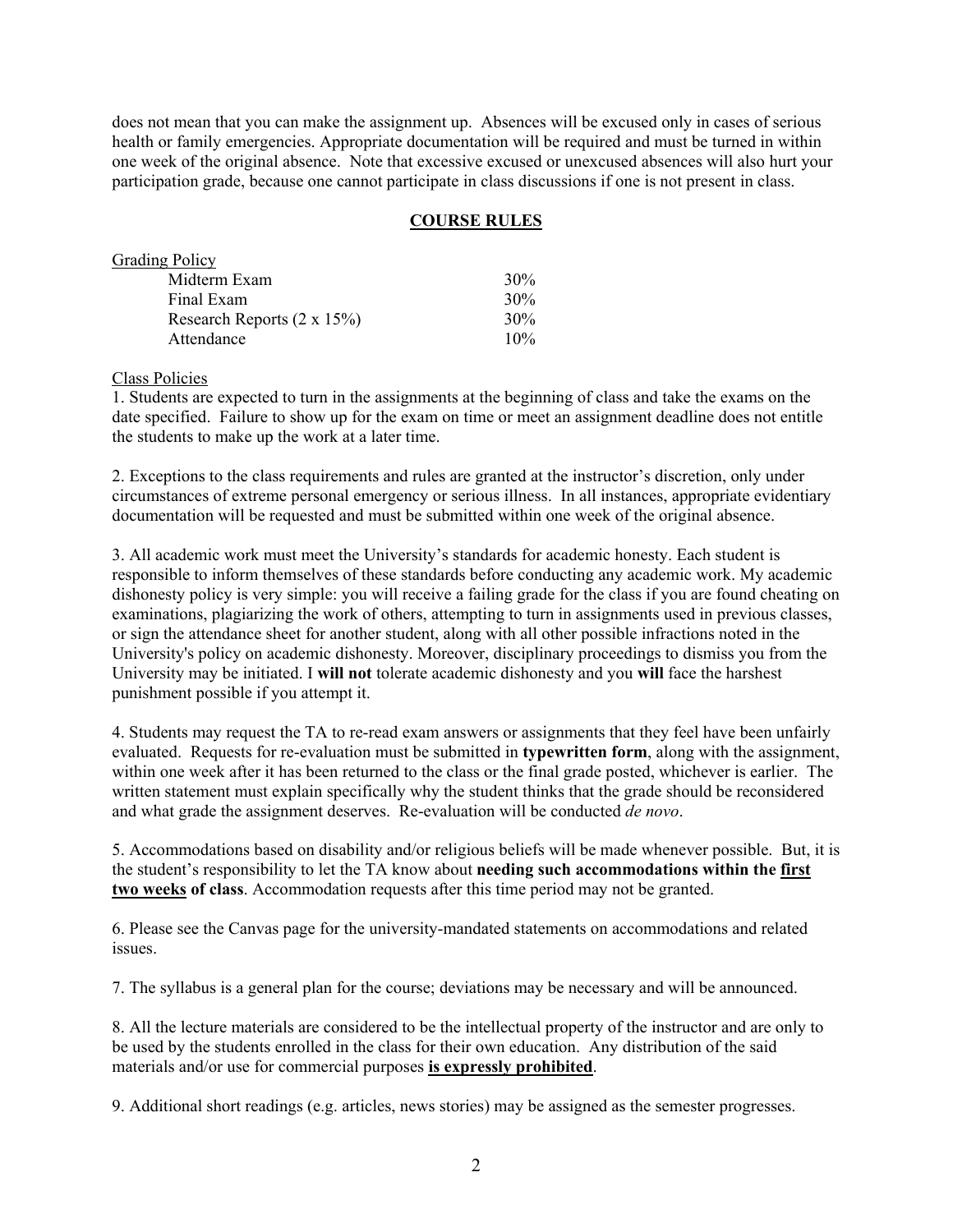# **10. All students are expected to complete assigned readings before they are discussed in class and they are expected to discuss and respond to random questioning.**

#### **TOPICAL OUTLINE**

I. Introduction

- A. The Relevance of Studying War
	- -- Betts: Fukayama (pp. 4-15), Mearsheimer (pp. 16-32)
- B. Studying the Causes of War
	- -- Cashman: Chapter 1

II. Sources of War

- A. The Quest for Power
	- -- Betts: Hobbes (pp. 80-84), Thucydides (pp. 70-75), Carr (pp. 84-101, esp. the "Military Power" section), Blainey (pp. 121-133)
- B. International System
	- -- Cashman: Chapters 10-11
	- -- Betts: Waltz (pp. 101-108), Gilpin (pp. 108-121)
- C. Leadership/Individual Decision-Making/Human Nature/Psychology
	- -- Cashman: Chapters 2-4 and pp. 319-330
	- -- Betts: Mead (pp. 230-235)
	- -- Fornari (TBD)
- D. Domestic Politics
	- -- Cashman: Chapters 4 and 6 and pp. 180-185
	- -- Betts: Mansfield and Snyder (pp. 331-344)
- E. Economics
	- -- Cashman: Chapter 5 (esp. pp. 186-194)
	- -- Betts: Lenin (pp. 264-271), Waltz (pp. 294-304)

III. Approaches to Peace

A. Liberal Approaches: Democracy, Economic and Institutional Interdependence

- -- Cashman: pp. 257-275
- -- Betts: Doyle (pp. 151-167), Kant (138-145), Keohane and Nye (pp. 167-174)
- B. Realist Approaches: Deterrence and Arms Control
	- -- Cashman: Chapter 9
	- -- Betts: Waltz (pp. 418-431)

Midterm Exam: Monday, October 7 Final Exam: Tuesday, December 17 at 4:30 pm